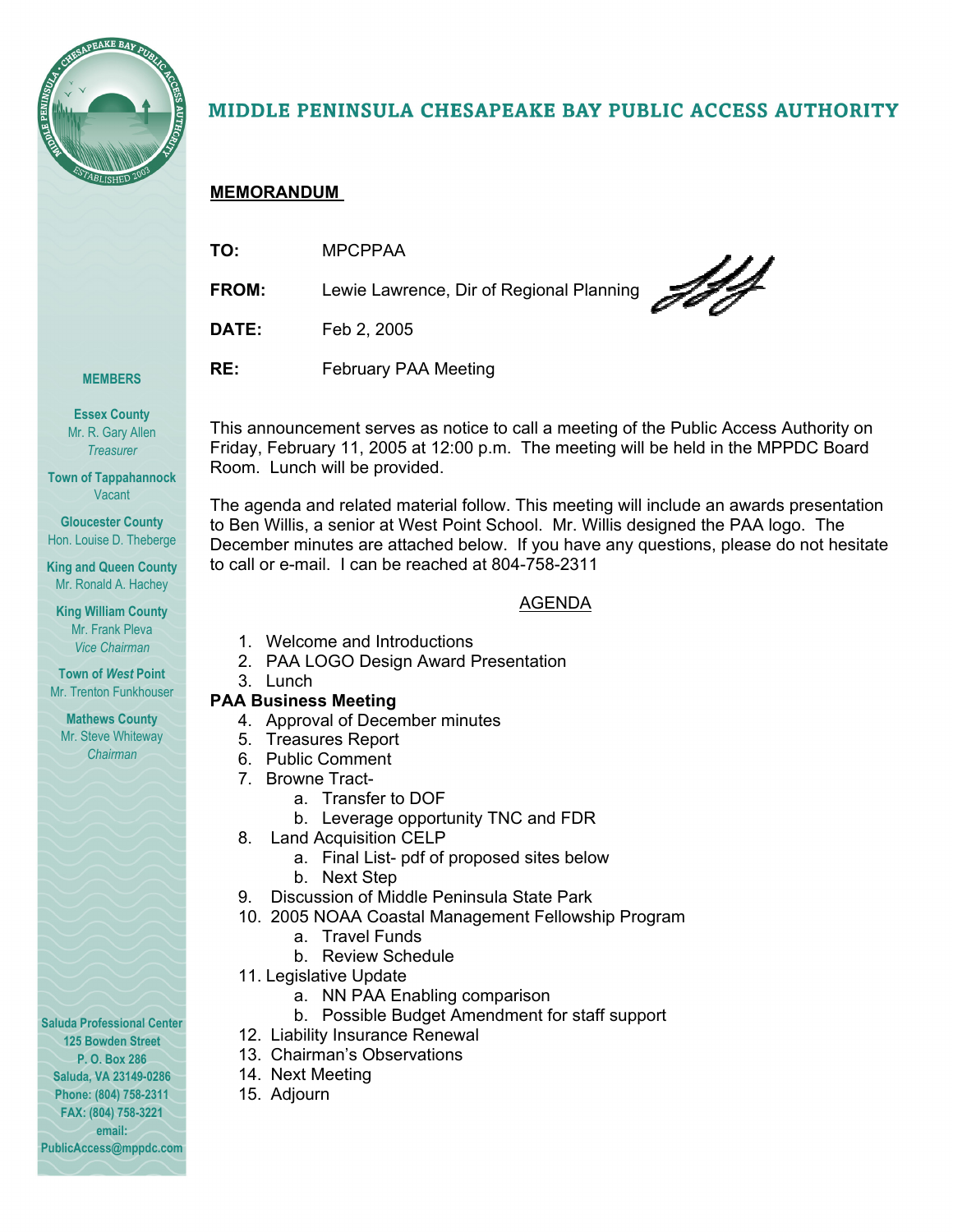#### **MIDDLE PENINSULA CHESAPEAKE BAY PUBLIC ACCESS AUTHORITY MINUTES**

# **December 10, 2004 Middle Peninsula Planning District Commission Saluda, Virginia**

### **1. Welcome and Introductions**

The Middle Peninsula Chesapeake Bay Public Access Authority held its meeting in the Middle Peninsula Planning District Commission Regional Board Room at noon in Saluda, Virginia, on December 10, 2004. Members and Alternates present were Chairman, Stephen Whiteway; Vice Chairman, Frank Pleva; Treasurer, R. Gary Allen; Louise Theberge, Gloucester County Board of Supervisors; Ron Hachey, King and Queen County Administrator; and Terri Hale, King William Assistant County Administrator. Also present were Lewis Lawrence, Director of Regional Planning MPPDC; David Fuss, Program Director of Dragon Run Special Area Management Program MPPDC; and Tom Brockenbrough, Regional Planner MPPDC.

Chairman Whiteway welcomed everyone in attendance.

### **2. Approval of October Minutes**

Chairman Whiteway requested a motion to approve the October Minutes. Frank Pleva moved that the October Minutes be approved; Ms. Theberge seconded the motion; motion carried by unanimous vote.

## **3. Treasurer's Report**

The Treasurer's Report was reviewed by Lewis Lawrence. Mr. Lawrence noted the report has a new format which mirrors that used by MPPDC. The first project, the Public Access Authority Browne Tract, has been closed and was overspent by \$451.91. The second project, currently titled PAA Brown Tract, will be renamed to PAA/BFI Browne Tract to better reflect the project and source of funds. The third project, PAA New Point Light, has been closed with the completion of a sign for the site.

#### **4. Public Comment**

There were no public comments.

#### **5. Logo Design Award**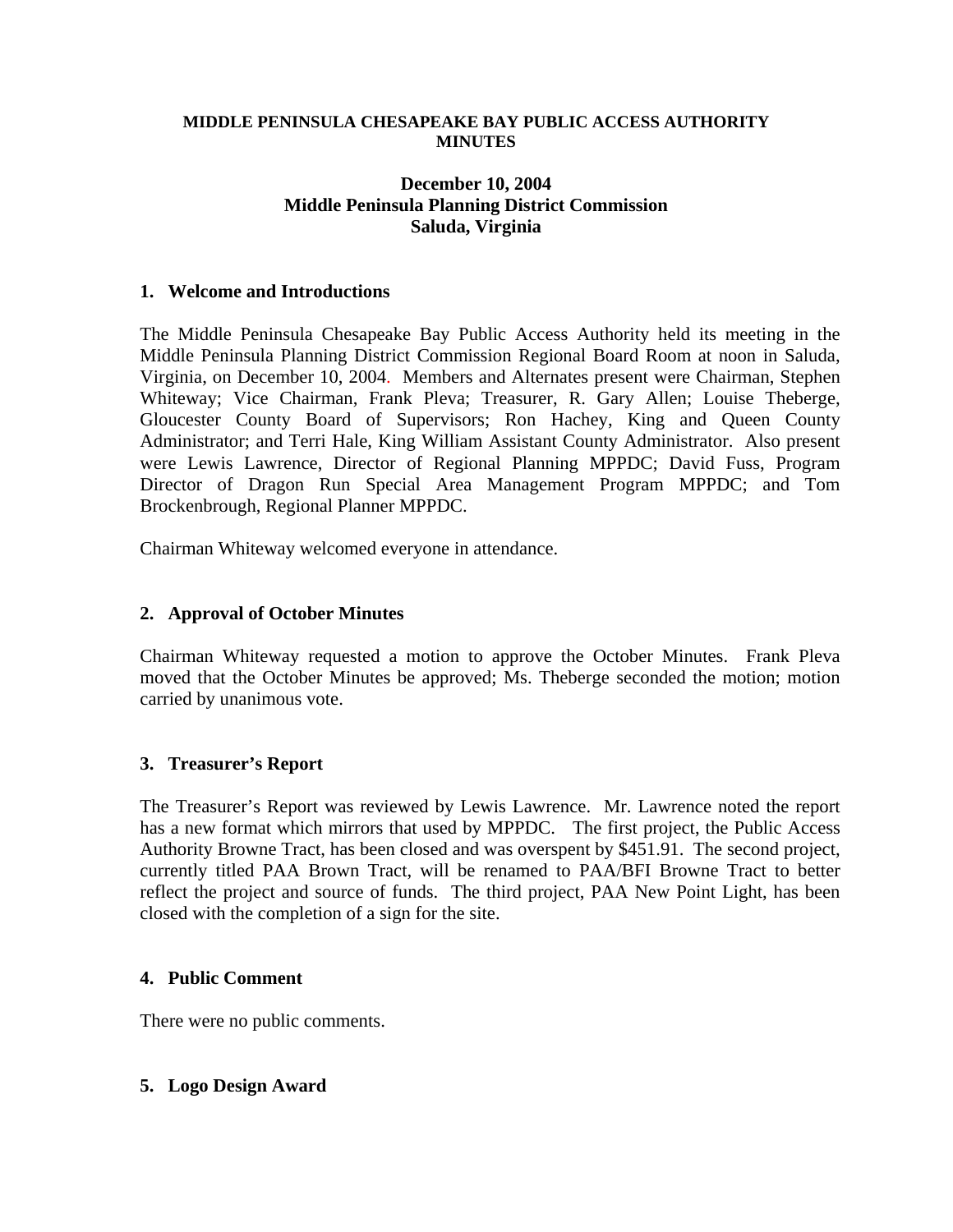Mr. Lawrence informed the Authority the winner of the Logo Design Contest will be invited to the February meeting of the Public Access Authority. The student's teacher will be invited as well. A check will be presented to the winner and the event will be used to generate publicity for the Authority.

# **6. Browne Tract**

The comments from the November 17 meeting on the Browne Tract Management Plan have been incorporated into the Plan including the trails leading over onto the Department of Forestry property, areas for education and sampling, as well as a discussion of access for emergency services.

The PAA sign is up at the southern gate at Byrd's Bridge which finalizes the requirement for one of the grants. Discussion focused on whether or not the gate should be left locked or unlocked. The consensus of the Authority is to leave the gates locked until access can be properly managed.

There have been problems associated with the restrictive deed for the portion of the land to be taken over by the Virginia Department of Forestry. Until these issues are resolved with the Attorney General's Office the Authority retains ownership over the entire Browne Tract. The Department of Forestry sign for the site has been manufactured but will not be placed on site until the transfer of land has been finalized.

# **7. Land Acquisition - CELP**

Currently there is a Federal earmark of \$1,000,000 for land acquisition within the Dragon Run watershed. Mr. Whiteway, Mr. Hachey, and Mr. Lawrence have previously discussed obtaining some of these funds for the Authority.

The Authority reviewed known properties within the watershed which may be available for purchase. In addition to the sites previously known Mr. Allen informed the Hundley Tract, an 18 acre tract near the Browne Tract in Essex County, may be available as well.

The Coastal Program requested the Authority to indicate which sites the PAA would be interested in acquiring. Discussion ensued on acquisition strategies and what would suit the Authority best. The consensus was to focus on sites on a public road as well as abutting the Dragon Run.

One tract previously suggested for possible acquisition, the Tina Tract, is no longer available. Of the eleven tracts reviewed, four were discounted as they were not actually on the Dragon Run (Foster, Hamilton, Kerr, Rock Spring). The Kerns Tract was removed from consideration as it is located in a subdivision and there could be potential conflicts with adjoining landowners. The Lammermoor Tract was removed as it was identified as being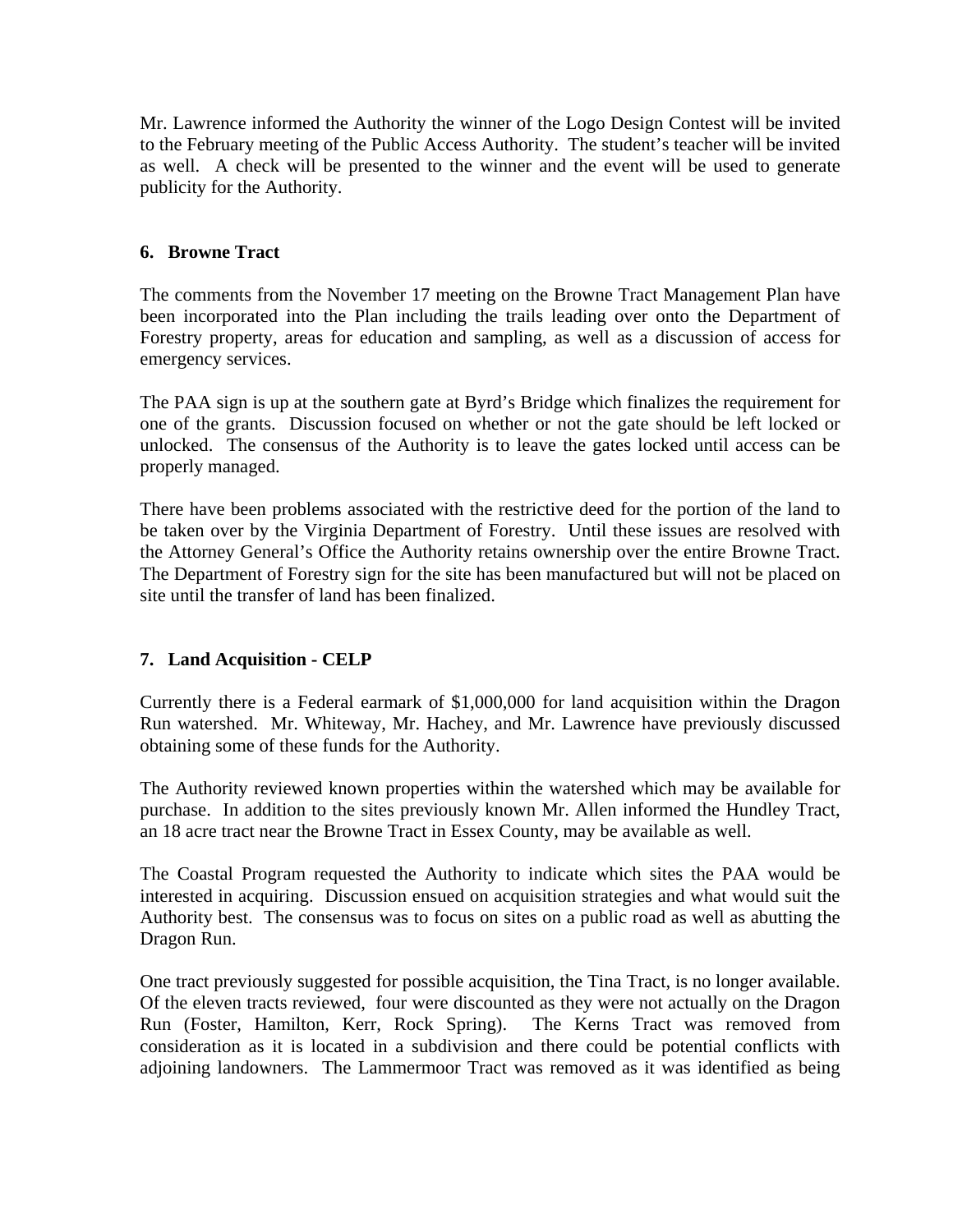along part of the upper reaches of the Dragon Run Swamp that is not navigable by boat or canoe.

The remaining five tracts were divided along the upper, middle, and lower zones of the Dragon Run. The consensus of the Authority was that the lower zone was the top priority for sites. Two tracts in the lower zone were considered. Of these, the Haworth Tract was rated the top priority by the Authority and the Holmberg Tract consisting of three parcels was ranked second.

Within the middle zone two tracts were evaluated. The top rated tract in this zone is the Dragon Bridge Tract. The second choice is the Peter Tract. Only the Hundley Tract of two parcels was considered in the upper zone and will be the top priority in that zone. This information will be provided to the Coastal Program.

# **8. Middle Peninsula State Park**

On November 16 a meeting was held at the MPPDC offices to review progress on land acquisition for a state park site. At that time there were one possible site in each of Gloucester, Mathews, and Middlesex Counties. The Middlesex County site is no longer under consideration. Representatives from the State are coming to the area on December 15 to examine the remaining sites.

## **9. 2005 NOAA Coastal Management Fellowship Program**

The Public Access Authority application in conjunction with the Virginia Coastal Program has been approved to receive a Fellow. This will provide personnel for two years, most likely commencing in July, to be shared with the Coastal Program. NOAA indicated they thought the work plan was too heavy would like to the three work areas prioritized. As the match for the Fellow is coming from the BFI funds should be expended on the Browne Tract.

The consensus of the Authority was that the top priority would be the implementation of the Browne Tract Management Plan, followed with working with the Authority to develop acquisition methodology targeting neglected public landings and other sites for inclusion in the Regional Public Access Master Plan. The final objective would be to develop access standards with respect to type of access, density, uses, and management.

Mr. Lawrence noted issues still need to be negotiated with NOAA and the Virginia Coastal Program with respect to logistics and the timetable for the project.

## **10. Other Business**

Mr. Hachey indicated that as two of the potential CELP acquisitions is in the neighborhood of a member of the King and Queen Board of Supervisors, he would like an opportunity to